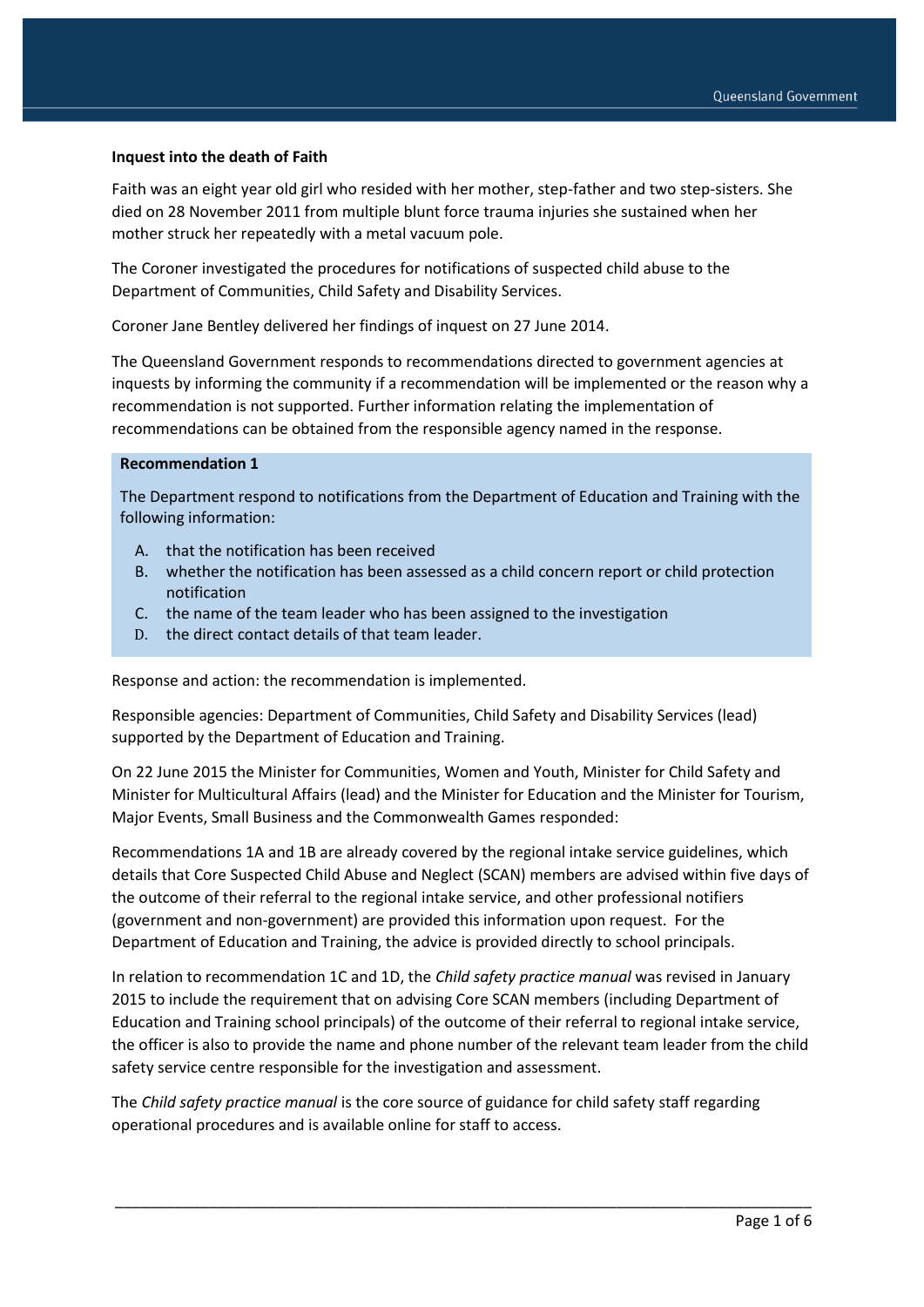## **Recommendation 2**

The department considers updating its practice manual to mandate the practice that when a child concern report is recorded at a Regional Intake Service and relates to a notification which has been closed for less than 30 days to email the information to the appropriate child safety officer.

Response and action: the recommendation is implemented.

Responsible agency: Department of Communities, Child Safety and Disability Services.

On 22 June 2015 the Minister for Communities, Women and Youth, Minister for Child Safety and Minister for Multicultural Affairs responded:

A decision was made that the team leader who approved the investigation and assessment regarding the previous notification was the most appropriate child safety officer to be provided with this information. Given this, updates were made to the *Child safety practice manual* in January 2015 detailing the following:

When a matter is assessed as a child concern report and it relates to a subject child who is also the subject child in a notification where the investigation and assessment event has been closed for less than 30 days and an ongoing intervention has not been opened, prior to approval, the regional intake service team leader is to advise the team leader responsible for approving that investigation and assessment (note: if that if this officer is on leave, contact the team leader currently responsible for investigations and assessments at the relevant child safety service centre).

As the senior officer with most recent and thorough knowledge of the child's circumstances, the team leader who approved the last investigation and assessment will consider the new information in light of the recent contact with the family and the completed investigation and assessment, giving consideration to cumulative harm.

If the matter is complex, contentious or borderline, then either team leader can consult with their senior practitioner. The regional intake service team leader is the officer responsible for approving the intake response.

The *Child safety practice manual* is the core source of guidance for child safety staff regarding operational procedures and is available online for staff to access.

#### **Recommendation 4**

The department includes in its service agreements with intensive family support services the requirement that case closures on the basis of non-engagement are notified to the referrer.

Response and action: the recommendation is implemented.

Responsible agency: Department of Communities, Child Safety and Disability Services.

On 22 June 2015 the Minister for Communities, Women and Youth, Minister for Child Safety and Minister for Multicultural Affairs responded:

Intensive family support services work with vulnerable families who have complex needs to ensure they receive the necessary support before Child Safety intervenes. The Queensland Government is investing in both intensive family support services and community-based intake and referral services, now known as Family and Child Connect services, to implement the recommendations of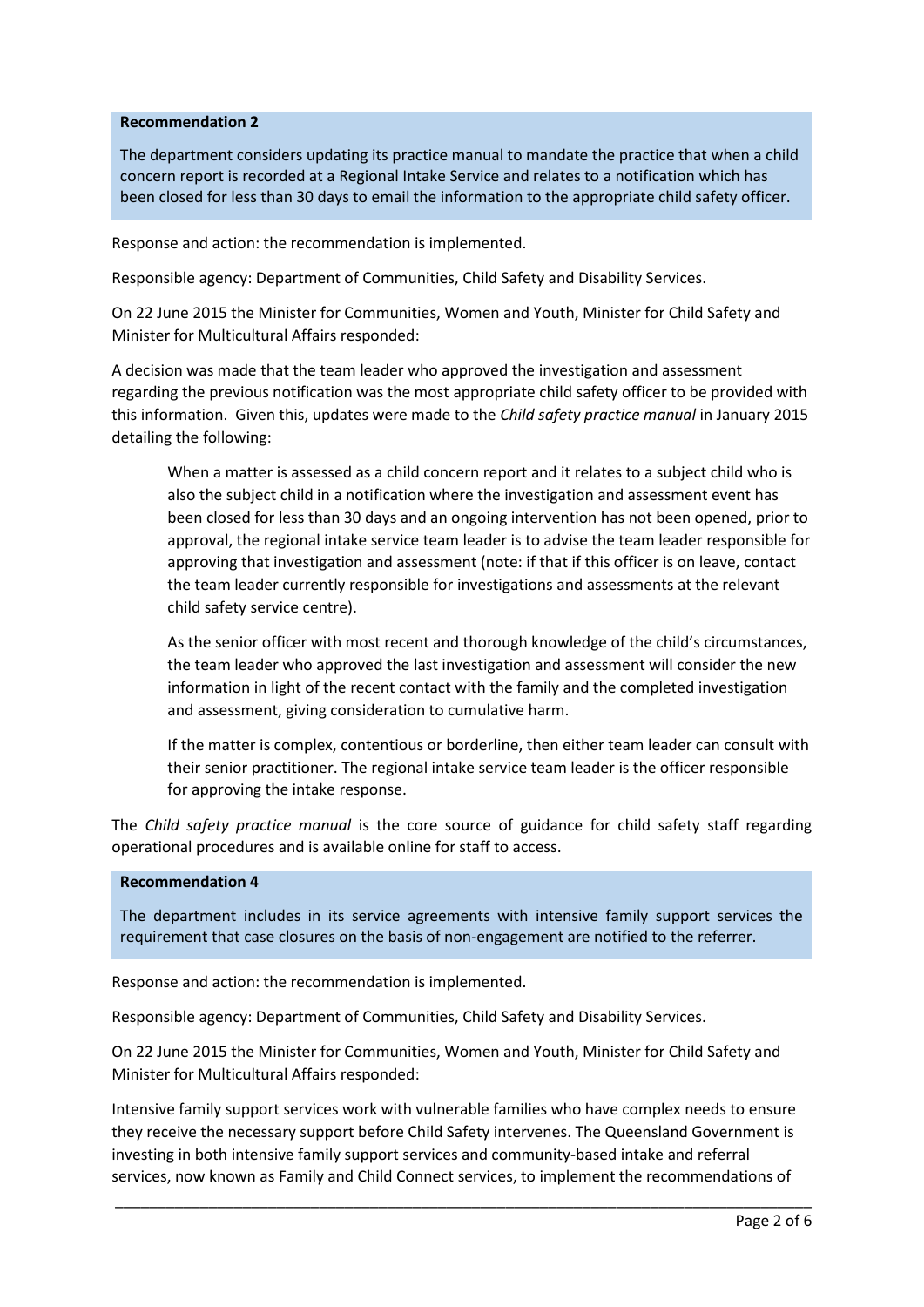the Queensland Child Protection Commission of Inquiry. Family and Child Connect are being established to assist families to access support services without the unnecessary involvement of Child Safety. By mid-2016, Family and Child Connect will provide statewide coverage and may refer families to a family support service, if families are presenting with multiple and/or complex needs.

Both Family and Child Connect and intensive family support services are informed by program descriptions, service model and guidelines that detail clear procedures to ensure Family and Child Connect and intensive family support services staff are aware of their obligation to recontact Child Safety when closing a case on the basis of non-engagement. In regards to feedback to all referrers, the program description also explains that Family and Child Connect services can advise referrers:

- if contact with the family did not occur and the referral was closed
- whether the family did, or did not, engage with Family and Child Connect services
- whether the family consented to Family and Child Connect services providing information to the referrer, such as feedback on the outcome of the referral; note: This can only occur if the family did engage and the referrer has previously provided consent to Family and Child Connect services for the referrer's identity to be disclosed to the family.

Stage one of Family and Child Connect and intensive family support services were advised of these requirements during their inductions, which occurred in January 2015. Services for stages two and three will be similarly briefed during induction as they rollout in mid-2015 and early 2016 respectively.

Training delivered to stage one Family and Child Connect and intensive family support services from the end of May 2015, which included a module regarding first contact with families. The curriculum includes the requirement that the referrer is notified of case closures on the basis of nonengagement. This module is scheduled to be delivered to stage two services in August 2015.

Variations to the service agreements for other types of intensive family support services were made in late 2014 requiring a notification to Child Safety at case closure if families have not engaged. These changes were replicated in the service agreements for new Family and Child Connect and intensive family support services. Specifically, the wording included in the service agreements was:

Where families referred by Child Safety Services (regional intake service and child safety service centre) do not engage with the service, the service must advise Child Safety Services that the family did not engage. This information will form part of the child protection history for the family and ensure that any further action from Child Safety Services will consider the family's engagement in secondary support services.

This amendment has been supported by the development of a form that services can use to advise departmental officers of a family's non-engagement.

\_\_\_\_\_\_\_\_\_\_\_\_\_\_\_\_\_\_\_\_\_\_\_\_\_\_\_\_\_\_\_\_\_\_\_\_\_\_\_\_\_\_\_\_\_\_\_\_\_\_\_\_\_\_\_\_\_\_\_\_\_\_\_\_\_\_\_\_\_\_\_\_\_\_\_\_\_\_\_\_\_\_

This form was provided to regional contract managers in March 2015 for distribution to funded services.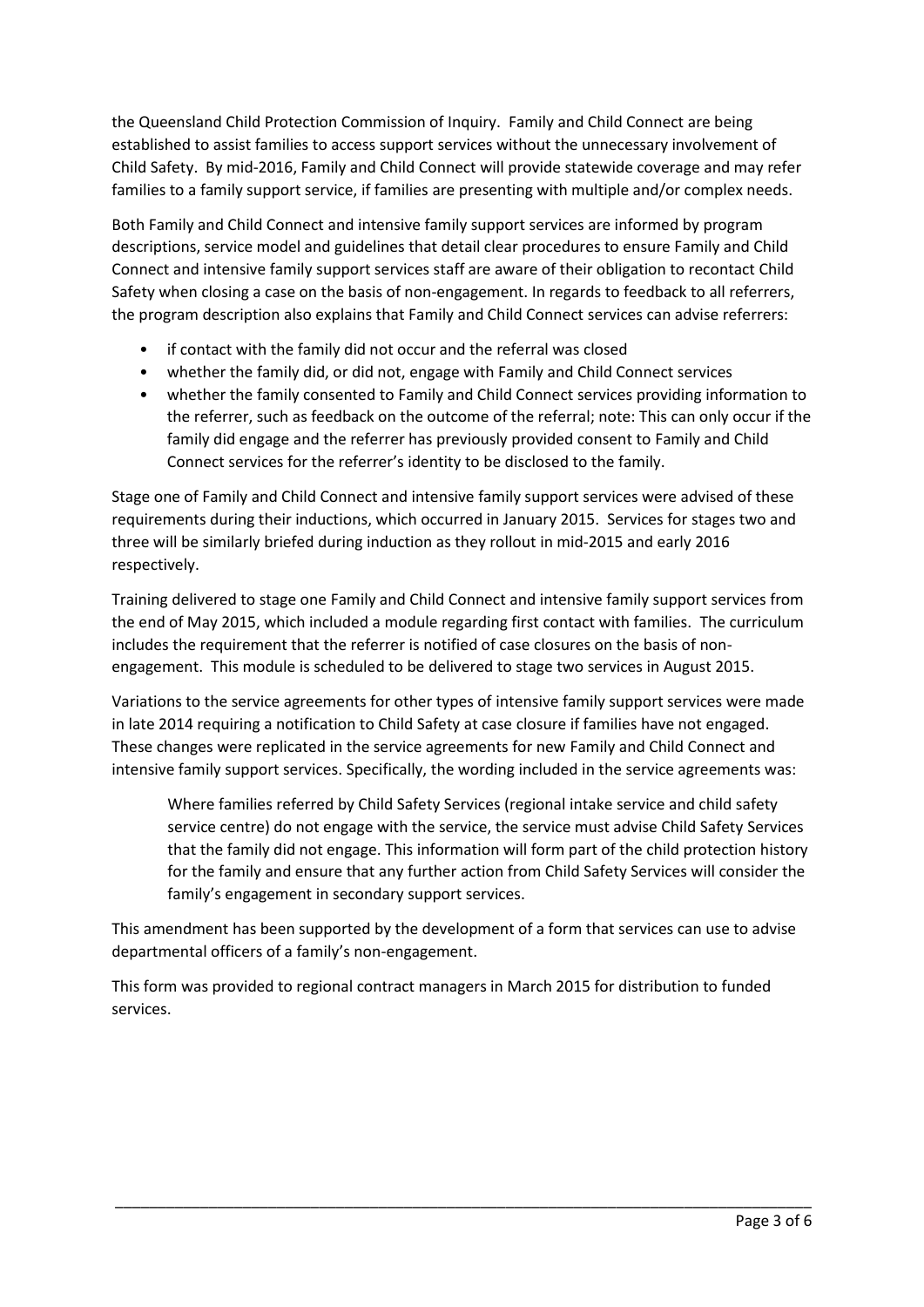# **Recommendation 5**

That the department notify every party to a current service agreement which utilizes the Community Sector Information System (CSIS) that:

- E. the department does not have access to personal client information or identified information on CSIS
- F. information entered into CSIS by service providers is not accessible by the department
- G. the department is only able to view referral information for families referred by Child Safety Services.

Response and action: the recommendation is implemented.

Responsible agency: Department of Communities, Child Safety and Disability Services.

On 22 June 2015 the Minister for Communities, Women and Youth, Minister for Child Safety and Minister for Multicultural Affairs responded:

The Community Sector Information System (CSIS) manual for non-government organisations explicitly states that departmental staff cannot access client records and information captured in CSIS.

To highlight this, in March 2015 a communique was provided, via the regional contract managers, to services under the referral for active intervention, Aboriginal and Torres Strait Islander family support, fostering families and intensive family support programs to remind them of the limitations of CSIS. Specifically, the advice was:

that officers of the department, including Child Safety Officers, cannot view client information recorded on CSIS. The only information available to a child safety officer is the status of a case they have referred through CSIS. That status could be 'case assignment', 'assessment', 'exiting' or 'closed'. There is **no** other information able to be viewed by Child Safety.

# **Recommendation 6**

The Department of Communities, Child Safety and Disability Services engages at the earliest possible opportunity with Centrelink, the Department of Education and Training, Queensland Police Service, Queensland Health and representatives from the non-state school sector, to consider the feasibility of an information sharing system to allow agencies that have responsibilities relating to the safety, welfare or well-being of children to have access to customer information collated by Centrelink. In particular the name, address and telephone details for school aged children, their nominated carers and school-aged siblings. This consultation process should also consider, and take note of, those matters already recommended and accepted by the Queensland Government as a result of the Queensland Child Protection Commission of Inquiry.

Response and action: the recommendation is implemented.

Responsible agency: Department of Communities, Child Safety and Disability Services (lead) supported by the Department of Education and Training.

On 22 June 2015 the Minister for Communities, Women and Youth, Minister for Child Safety and Minister for Multicultural Affairs (lead) and the Minister for Education and the Minister for Tourism, Major Events, Small Business and the Commonwealth Games responded: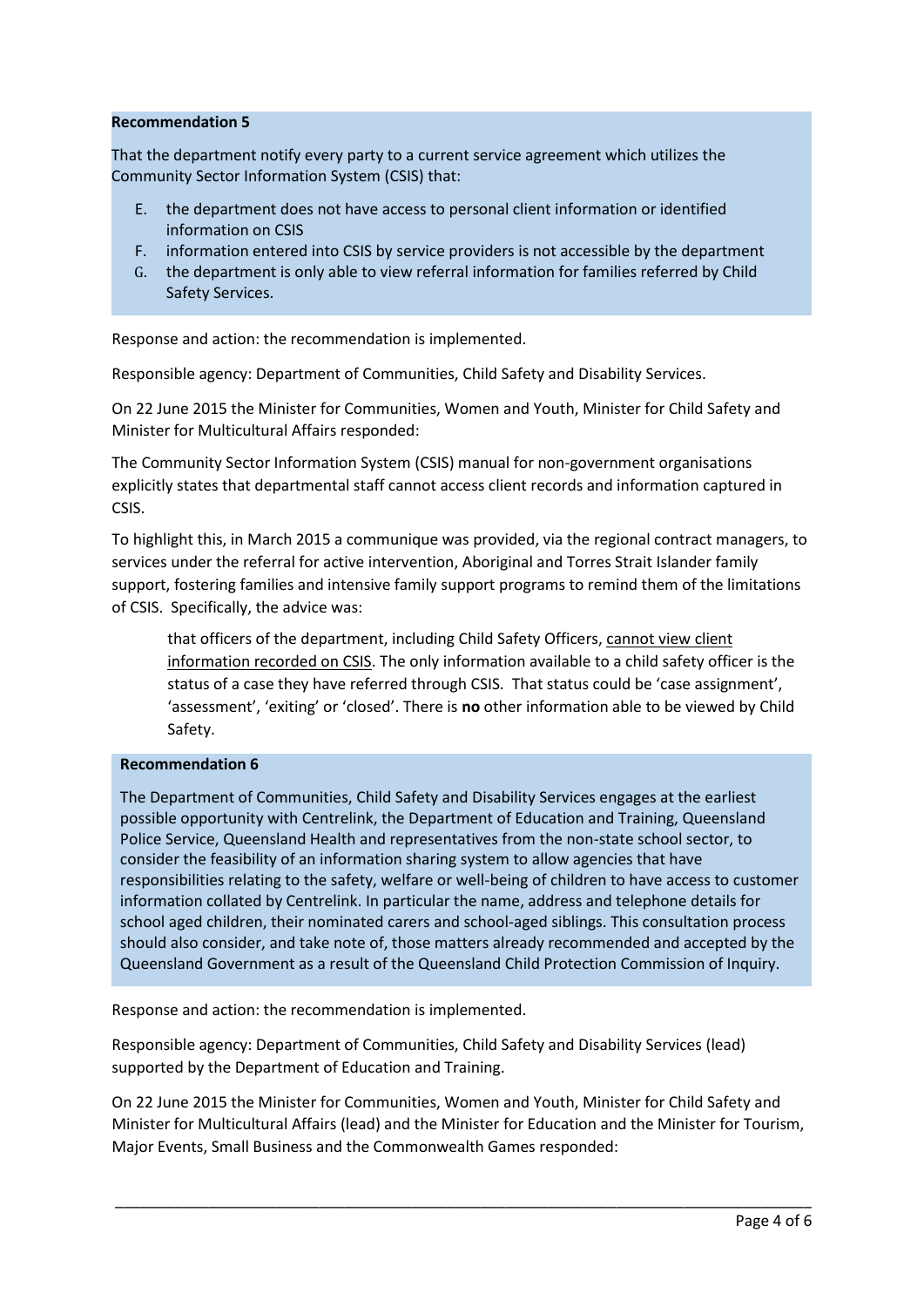Between August and December 2014, the Executive Director, Child and Family Services, Department of Communities, Child Safety and Disability Services led a number of discussions involving senior representatives from the Commonwealth departments of Social Services and Human Services, and Queensland Government Department of Education and Training, Queensland Police Service and Queensland Health.

Outcomes of these discussions:

- It was agreed that the existing bilateral protocol between the Department of Social Services and the Department of Human Services and state and territory child protection authorities that guides the release of personal information by the Department of Human Services in specific child protection circumstances that was reviewed in 2011 and remains relevant and appropriate to guide the release of personal information for child protection purposes and should remain in place without amendment for these purposes.
- Queensland Health representatives indicated that given the nature of confidential health information, they did not require additional arrangements to be put in place for the sharing of personal information with Commonwealth Government agencies without the consent of the individual about whom the information relates.
- Queensland Police Services and the Public Safety Business Agency representatives indicated they have existing appropriate information sharing arrangements in place to enable the release of personal information in particular circumstances.
- Department of Education and Training representatives indicated they would be interested in considering expanded information sharing arrangements with relevant Commonwealth Government agencies in particular cases where known children are not re-enrolled or enrolled in school in Queensland. They also indicated they would consider the outcomes of current trials in similar circumstances in the Northern Territory and South Australia.

The Department of Social Services representatives indicated they would liaise with the relevant Northern Territory and South Australian departments and provide contact details to the Department of Education and Training so representatives could follow up on outcomes of the trials.

A further meeting was held between representatives from the Department of Human Services and Queensland Government departmental representatives on 19 December 2014. The focus of the discussion was about looking for opportunities for the sharing of aggregate, de-identified data between the Department of Human Services and State and Territory agencies. It was noted there are a number of confidentiality and privacy issues still to be worked through. The Department of Education and Training committed to further discussions on this matter.

# **Recommendation 7**

I further recommend that the department consider launching a public awareness campaign, particularly in Far North Queensland, promoting the fact that child protection is the responsibility of every member of our community and the role of the department in supporting families rather than removing children from those families.

Response and action: the recommendation is implemented.

Responsible agency: Department of Communities, Child Safety and Disability Services.

On 22 June 2015 the Minister for Communities, Women and Youth, Minister for Child Safety and Minister for Multicultural Affairs responded: